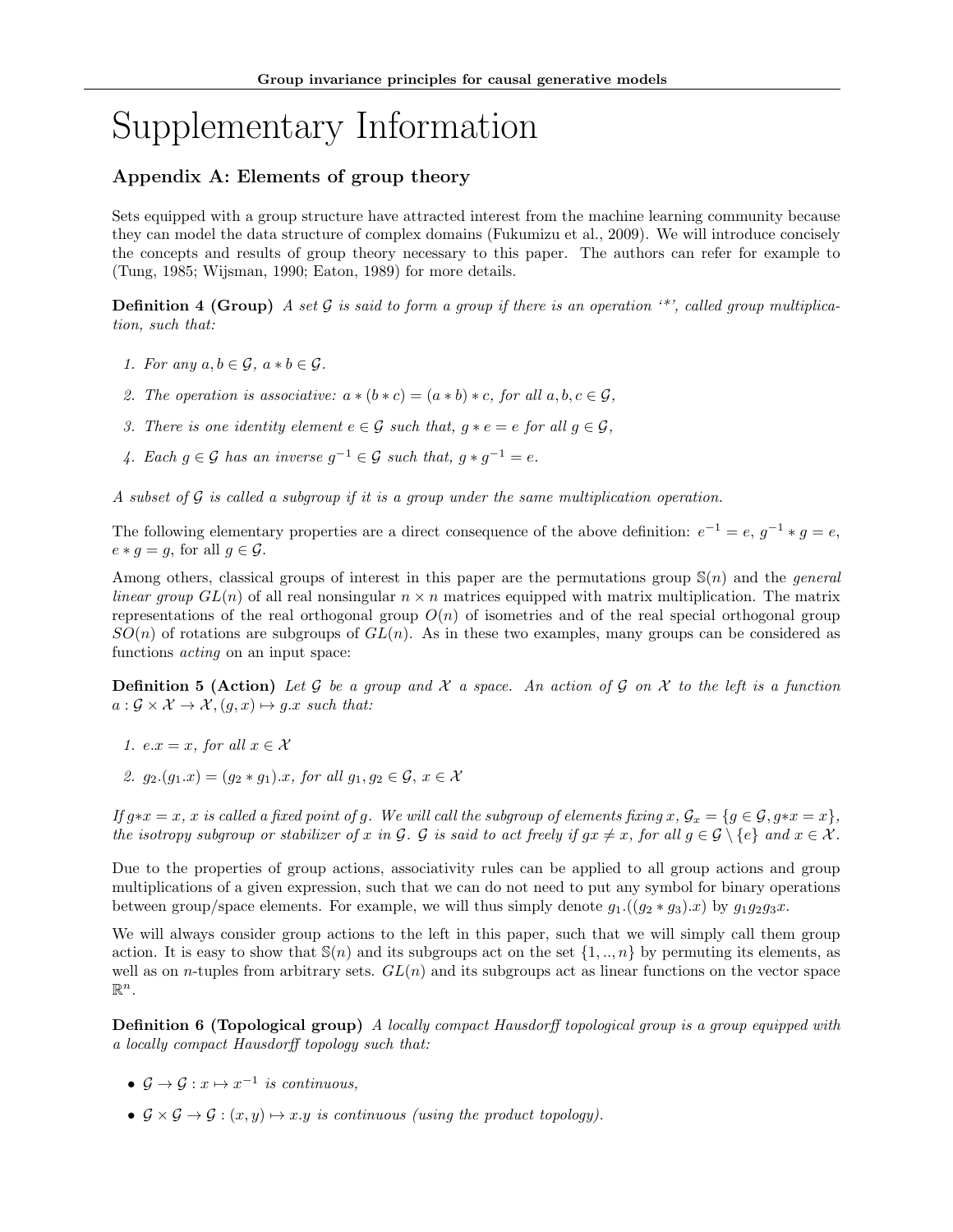The  $\sigma$ -algebra generated by all open sets of G is called the Borel algebra of G.

**Definition 7 (Invariant measure)** Let G be a topological group according to definition [6.](#page-0-0) Let  $K(\mathcal{G})$  be the set of continuous real valued functions with compact support on  $\mathcal{G}$ . A radon measure  $\mu$  defined on Borel subsets is left invariant if for all  $f \in K(\mathcal{G})$  and  $g \in \mathcal{G}$ 

$$
\int_G f(g^{-1}x)d\mu(x) = \int_G f(x)d\mu(x)
$$

Such a measure is called a Haar measure.

A key result regarding topological groups is the existence and uniqueness up to a positive constant of the Haar measure (Eaton, 1989). Whenever G is compact, the Haar measures are finite and we will denote  $\mu_G$ the unique Haar measure such that  $\mu_{\mathcal{G}}(\mathcal{G}) = 1$ , defining an invariant probability measure on the group.

### Appendix B: proofs of main text results

#### Proposition 2

We will use  $\mathbb{E}_U$  to denote the expectation when U is drawn from the distribution on  $SO(n)$  (or sometimes just E when it does not lead to confusion). Since A is symmetric then we can decompose it as  $A = V^T D V$ , with D diagonal and  $V \in SO(n)$ . Then

$$
\mathbb{E}_U \text{ tr} (U^T A U B) = \mathbb{E}_{VU} \text{ tr} ((VU)^T D V U B) = \mathbb{E}_U \text{ tr} (U^T D U B),
$$

where we substituted  $VU$  for U in the expectation and used the translation invariance of the Haar measure. As a consequence,

$$
\mathbb{E} \operatorname{tr} (U^T A U B) = \mathbb{E} \operatorname{tr} (D U B U^T) = \sum d_{kk} \mathbb{E} (U B U^T)_{kk}
$$

by cyclic invariance and linearity of the trace. We claim that the values of the diagonal elements of  $\mathbb{E}(UBU^T)$ are all equal. Indeed, let  $P_{i,k} \in SO(n)$  be the matrix permuting coordinates i and k. Then

$$
\mathbb{E}\left( UBU^{T}\right) _{kk}=\left( P_{i,k}\left( \mathbb{E}\left( UBU^{T}\right) \right) P_{i,k}^{T}\right) _{ii}=\mathbb{E}\left( P_{i,k}UB\left( P_{i,k}U\right) ^{T}\right) _{ii}=\mathbb{E}\left( UBU^{T}\right) _{ii}
$$

again by substitution the translation invariance of the Haar measure. Therefore, for all  $k$ ,

$$
\mathbb{E}\left( UBU^{T}\right) _{kk}=\tfrac{1}{n}\mathbb{E}\operatorname{tr}\left( UBU^{T}\right) =\tfrac{1}{n}\mathbb{E}\operatorname{tr}\left( U^{T}UB\right) =\tfrac{1}{n}\operatorname{tr}(B)
$$

since  $U$  is orthogonal. Finally we get

$$
\mathbb{E}_U \text{ tr} (U^T A U B) = \frac{1}{n} \text{ tr}(B) \sum d_{kk} = \frac{1}{n} \text{ tr}(B) \text{ tr}(A).
$$

#### Equation 3

We first observe that for all x in A, and all  $q \in \mathcal{G}$ 

$$
\langle C \rangle_{m,gx} = \mathbb{E}_{h \sim \mu_{\mathcal{G}}} C(mhgx) = \mathbb{E}_{h' \sim \mu_{\mathcal{G}}} C(mh'x) = \langle C \rangle_{m,x}
$$

due to the invariance of the Haar measure  $\mu_{\mathcal{G}}$  (see appendix A). Which means that the EGC is constant on orbits of the form  $\mathcal{G}x$ , for all x. Thus

$$
\mathbb{E}_x \left[ \frac{C(mx)}{\langle C \rangle_{m,x}} \right] = \mathbb{E}_{\tilde{x}} \mathbb{E}_g \left[ \frac{C(mg\tilde{x})}{\langle C \rangle_{m,g\tilde{x}}} \right] = \mathbb{E}_{\tilde{x}} \frac{\mathbb{E}_g C(mg\tilde{x})}{\langle C \rangle_{m,\tilde{x}}} = 1.
$$
\n(16)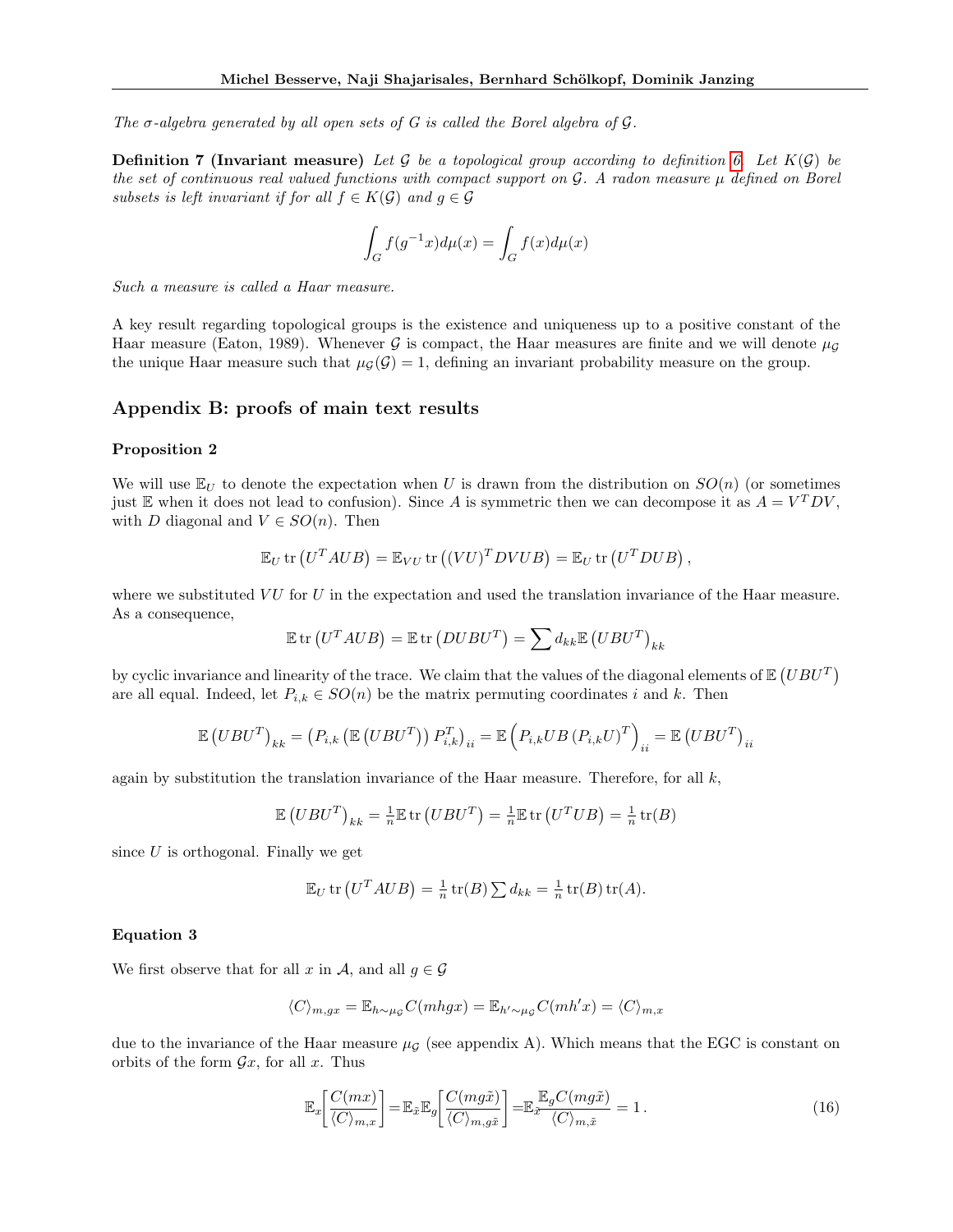#### Indentifiability of LiNGAM using thrid order cumulants

Assume the cause X is a real random variable with zero mean such that  $\mathbb{E}X^3 \neq 0$ , and Y is generated from X through

$$
X \mapsto Y := \alpha X + \epsilon, \tag{17}
$$

where  $\alpha \in \mathbb{R}^*$  and  $\epsilon$  is a zero mean i.i.d noise random variable independent of X.

Asymptotically, we clearly have (13) satisfied and all required parameters can be estimated consistently by least squares. Let  $\sigma_X^2 = \mathbb{E}[X^2]$  and  $\sigma_{\epsilon}^2 = \mathbb{E}[\epsilon^2]$ . In the backward direction, the least square solution is

$$
X = \beta Y + \eta
$$

with

$$
\beta = \frac{\alpha \sigma_X^2}{\alpha^2 \sigma_X^2 + \sigma_\epsilon^2}
$$

.

We get for the backward additive noise the expression

$$
\eta = (1 - \alpha \beta)X - \beta \epsilon = \frac{\sigma_{\epsilon}^2}{\alpha^2 \sigma_X^2 + \sigma_{\epsilon}^2} X - \frac{\alpha \sigma_X^2}{\alpha^2 \sigma_X^2 + \sigma_{\epsilon}^2} \epsilon.
$$

By contradiction, assume the model is not identifiable, then (13) must also be satisfied for the backward model. The asymptotic expression is

$$
\kappa_3(\beta Y + \eta) = \kappa_3(\beta Y) + \kappa_3(\eta).
$$

where  $\kappa_3$  denotes the population third order centered cumulant. Which implies

$$
\frac{\alpha^2 \sigma_{\epsilon}^4 \sigma_X^2}{\left(\alpha^2 \sigma_X^2 + \sigma_{\epsilon}^2\right)^3} \mathbb{E} X^3 = -\frac{\alpha^4 \sigma_{\epsilon}^2 \sigma_X^4}{\left(\alpha^2 \sigma_X^2 + \sigma_{\epsilon}^2\right)^3} \mathbb{E} X^3
$$

whenever  $\alpha \neq 0$  and  $\sigma_{\epsilon}^2 \neq 0$  this is impossible, so the true causal direction can be identified.

#### Proposition 3

*Proof.* Decomposing  $\boldsymbol{X} \boldsymbol{X}^{\top} \boldsymbol{X} \boldsymbol{X}^{\top}$  using  $\boldsymbol{X} = \boldsymbol{M} + \boldsymbol{V}$ 

$$
\begin{aligned} \boldsymbol{XX}^\top \boldsymbol{XX}^\top &= \left( \boldsymbol{V} \boldsymbol{V}^\top + \boldsymbol{V} \boldsymbol{M}^\top + \boldsymbol{M} \boldsymbol{V}^\top + \boldsymbol{M} \boldsymbol{M}^\top \right)^2 \\ &= \boldsymbol{V} \boldsymbol{V}^\top \boldsymbol{V} \boldsymbol{V}^\top + \boldsymbol{V} \boldsymbol{M}^\top \boldsymbol{V} \boldsymbol{M}^\top + \boldsymbol{M} \boldsymbol{V}^\top \boldsymbol{M} \boldsymbol{V}^\top + \boldsymbol{M} \boldsymbol{M}^\top \boldsymbol{M} \boldsymbol{M}^\top \\ & \quad + \boldsymbol{V} \boldsymbol{V}^\top \boldsymbol{V} \boldsymbol{M}^\top + \boldsymbol{V} \boldsymbol{V}^\top \boldsymbol{M} \boldsymbol{V}^\top + \boldsymbol{V} \boldsymbol{V}^\top \boldsymbol{M} \boldsymbol{M}^\top \\ & \quad + \boldsymbol{V} \boldsymbol{M}^\top \boldsymbol{V} \boldsymbol{V}^\top + \boldsymbol{V} \boldsymbol{M}^\top \boldsymbol{M} \boldsymbol{V}^\top + \boldsymbol{V} \boldsymbol{M}^\top \boldsymbol{M} \boldsymbol{M}^\top \\ & \quad + \boldsymbol{M} \boldsymbol{V}^\top \boldsymbol{V} \boldsymbol{V}^\top + \boldsymbol{M} \boldsymbol{V}^\top \boldsymbol{V} \boldsymbol{M}^\top + \boldsymbol{M} \boldsymbol{V}^\top \boldsymbol{M} \boldsymbol{M}^\top \\ & \quad + \boldsymbol{M} \boldsymbol{M}^\top \boldsymbol{V} \boldsymbol{V}^\top + \boldsymbol{M} \boldsymbol{M}^\top \boldsymbol{V} \boldsymbol{M}^\top + \boldsymbol{M} \boldsymbol{M}^\top \boldsymbol{V} \boldsymbol{M}^\top + \boldsymbol{M} \boldsymbol{M}^\top \boldsymbol{V} \boldsymbol{M}^\top + \boldsymbol{M} \boldsymbol{M}^\top \boldsymbol{V} \boldsymbol{M}^\top + \boldsymbol{M} \boldsymbol{M}^\top \boldsymbol{V} \boldsymbol{M}^\top + \boldsymbol{M} \boldsymbol{M}^\top \boldsymbol{V} \boldsymbol{M}^\top + \boldsymbol{M} \boldsymbol{M}^\top \boldsymbol{V} \boldsymbol{M}^\top + \boldsymbol{M} \boldsymbol{M}^\top \boldsymbol{V} \boldsymbol{M}^\top + \boldsymbol{M} \boldsymbol{M}^\top \bold
$$

Taking the expectation and the trace and using  $\text{tr}\left[A B^{\top} C D^{\top}\right] = \text{tr}\left[BA^{\top} D C^{\top}\right] \text{tr} = \left[CD^{\top} AB^{\top}\right] =$ tr  $[DC^{\top}BA^{\top}]$ , we get for the contrast

$$
\mathbb{E} \operatorname{tr} \left( \boldsymbol{X} \boldsymbol{X}^\top \boldsymbol{X} \boldsymbol{X}^\top \right) = \mathbb{E}_{z} \mathbb{E}_{\boldsymbol{X} | z} \operatorname{tr} \left( \boldsymbol{X} \boldsymbol{X}^\top \boldsymbol{X} \boldsymbol{X}^\top \right) = \sum \pi_k \left( \|\boldsymbol{\mu}_k\|^4 + \mathbb{E}_{\boldsymbol{V} | z} \operatorname{tr} \left[ \boldsymbol{V} \boldsymbol{V}^\top \boldsymbol{V} \boldsymbol{V}^\top \right] + 4 \boldsymbol{\mu}_k^\top \boldsymbol{\Sigma}_k \boldsymbol{\mu}_k + 2 \|\boldsymbol{\mu}_k\|^2 \operatorname{tr} \left[ \boldsymbol{\Sigma}_k \right] \right)
$$

We can notice that all terms but one are influenced by introducing a generic transformation  $M \mapsto UM$  with  $U \in SO(p)$ , and the final result is obtained using proposition 2.  $\Box$